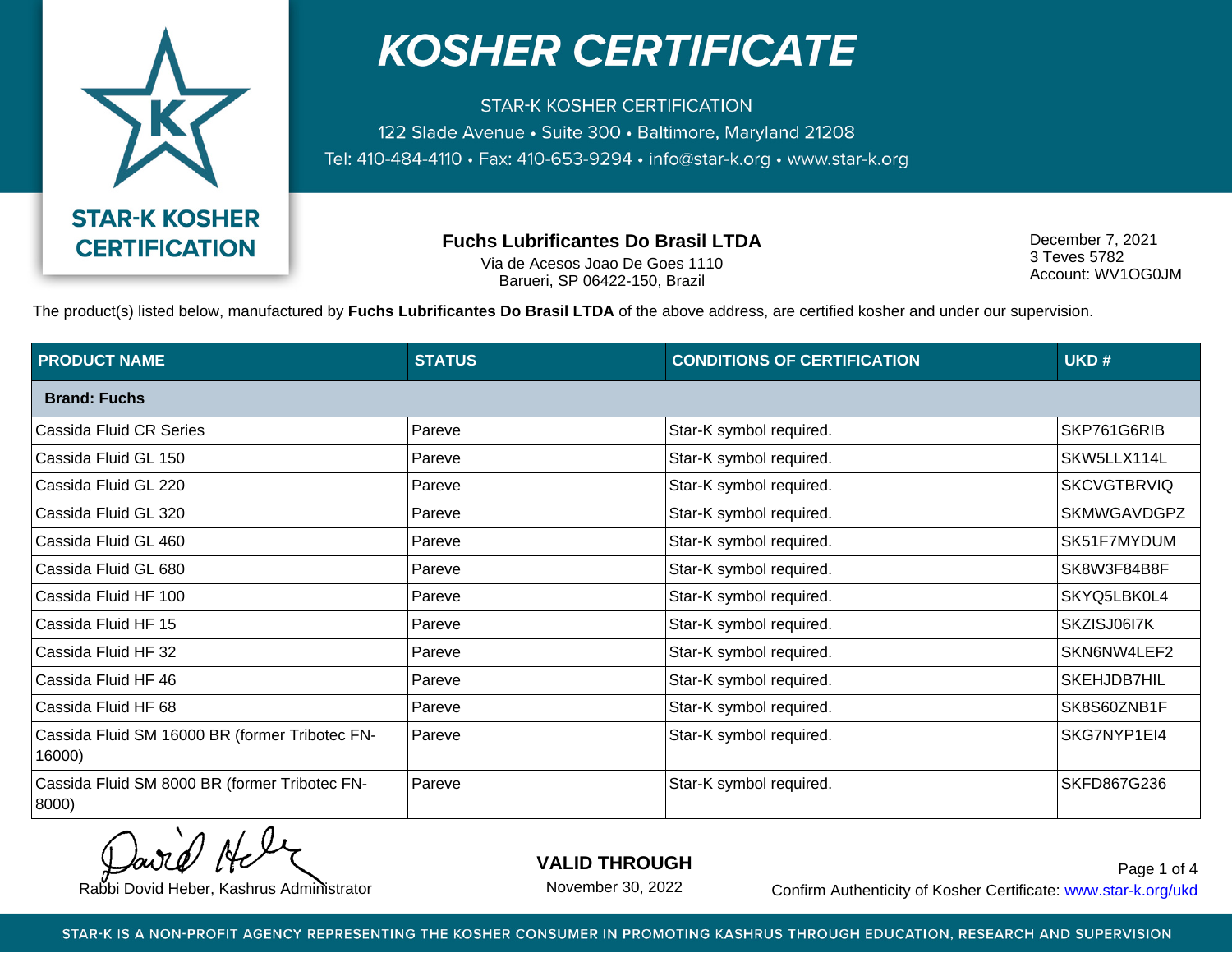

**STAR-K KOSHER CERTIFICATION** 122 Slade Avenue · Suite 300 · Baltimore, Maryland 21208 Tel: 410-484-4110 · Fax: 410-653-9294 · info@star-k.org · www.star-k.org

**Fuchs Lubrificantes Do Brasil LTDA**

Via de Acesos Joao De Goes 1110 Barueri, SP 06422-150, Brazil

December 7, 2021 3 Teves 5782 Account: WV1OG0JM

The product(s) listed below, manufactured by **Fuchs Lubrificantes Do Brasil LTDA** of the above address, are certified kosher and under our supervision.

| <b>PRODUCT NAME</b>                                             | <b>STATUS</b> | <b>CONDITIONS OF CERTIFICATION</b> | UKD#        |  |  |
|-----------------------------------------------------------------|---------------|------------------------------------|-------------|--|--|
| <b>Brand: Fuchs</b>                                             |               |                                    |             |  |  |
| Cassida FM Gear Oil 100 BR (former Tribotec FN-<br>100)         | Pareve        | Star-K symbol required.            | SKUQ7CQB3YM |  |  |
| Cassida FM Gear Oil 150 BR (former Tribotec FN-<br>150)         | Pareve        | Star-K symbol required.            | SKAP6MZELP4 |  |  |
| Cassida FM Gear Oil 1500 BR (former Tribotec FN-<br>1500)       | Pareve        | Star-K symbol required.            | SK6LXF7B0C0 |  |  |
| Cassida FM Gear Oil 220 BR (former Tribotec FN-<br>220)         | Pareve        | Star-K symbol required.            | SKHGH18F1XQ |  |  |
| Cassida FM Gear Oil 320 BR (former Tribotec FN-<br>320)         | Pareve        | Star-K symbol required.            | SKYSPX11NXN |  |  |
| Cassida FM Gear Oil 460 BR (fomer Tribotec FN<br>460)           | Pareve        | Star-K symbol required.            | SKIXYDHK32M |  |  |
| Cassida FM Gear Oil 680 BR (former Tribotec FN-<br>680)         | Pareve        | Star-K symbol required.            | SK7ZIZEZH8X |  |  |
| Cassida FM Grease RL 0 BR (former Tribotec White<br>$ 0\rangle$ | Pareve        | Star-K symbol required.            | SKWWUWJS1JJ |  |  |

**VALID THROUGH**

November 30, 2022

Rabbi Dovid Heber, Kashrus Administrator **Confirm Authenticity of Kosher Certificate:** www.star-k.org/ukd Page 2 of 4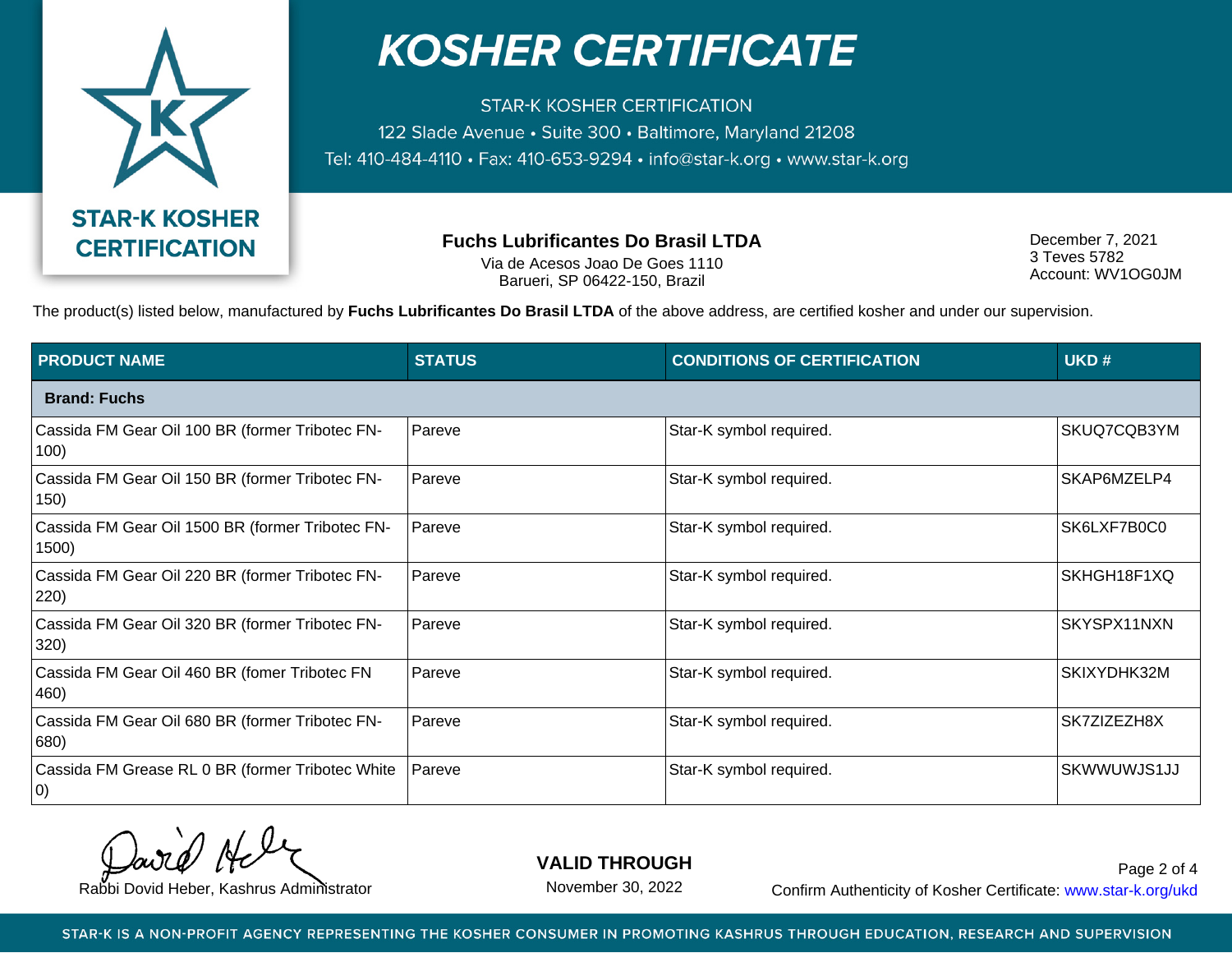

**STAR-K KOSHER CERTIFICATION** 122 Slade Avenue · Suite 300 · Baltimore, Maryland 21208 Tel: 410-484-4110 · Fax: 410-653-9294 · info@star-k.org · www.star-k.org

**Fuchs Lubrificantes Do Brasil LTDA**

Via de Acesos Joao De Goes 1110 Barueri, SP 06422-150, Brazil

December 7, 2021 3 Teves 5782 Account: WV1OG0JM

The product(s) listed below, manufactured by **Fuchs Lubrificantes Do Brasil LTDA** of the above address, are certified kosher and under our supervision.

| <b>PRODUCT NAME</b>                                                 | <b>STATUS</b> | <b>CONDITIONS OF CERTIFICATION</b> | UKD#        |  |  |
|---------------------------------------------------------------------|---------------|------------------------------------|-------------|--|--|
| <b>Brand: Fuchs</b>                                                 |               |                                    |             |  |  |
| Cassida FM Grease RL 00 BR (former Tribotec White Pareve<br>00)     |               | Star-K symbol required.            | SKG6VD1DPFA |  |  |
| Cassida FM Grease RL 1 BR (former Tribotec White                    | Pareve        | Star-K symbol required.            | SKWWP0A8VN7 |  |  |
| Cassida FM Grease RL 2 BR (former Tribotec White<br> 2)             | Pareve        | Star-K symbol required.            | SK08TFWMMYQ |  |  |
| Cassida FM Hydraulic Oil 15 BR (former Tribotec FN-   Pareve<br>15) |               | Star-K symbol required.            | SK7U07W2H4G |  |  |
| Cassida FM Hydraulic Oil 32 BR (former Tribotec FN-   Pareve<br>32) |               | Star-K symbol required.            | SK0EEB8G215 |  |  |
| Cassida FM Hydraulic Oil 46 BR (former Tribotec FN   Pareve<br>46)  |               | Star-K symbol required.            | SKK47V8KM0T |  |  |
| Cassida FM Hydraulic Oil 68 BR (former Tribotec FN   Pareve<br> 68) |               | Star-K symbol required.            | SKD74QFDG4N |  |  |
| Cassida Grease GTS 2                                                | Pareve        | Star-K symbol required.            | SKGLIT4WCUP |  |  |
| Cassida Grease GTX 2                                                | Pareve        | Star-K symbol required.            | SKE78IZNGIA |  |  |

**VALID THROUGH**

November 30, 2022

Rabbi Dovid Heber, Kashrus Administrator **Confirm Authenticity of Kosher Certificate:** www.star-k.org/ukd Page 3 of 4